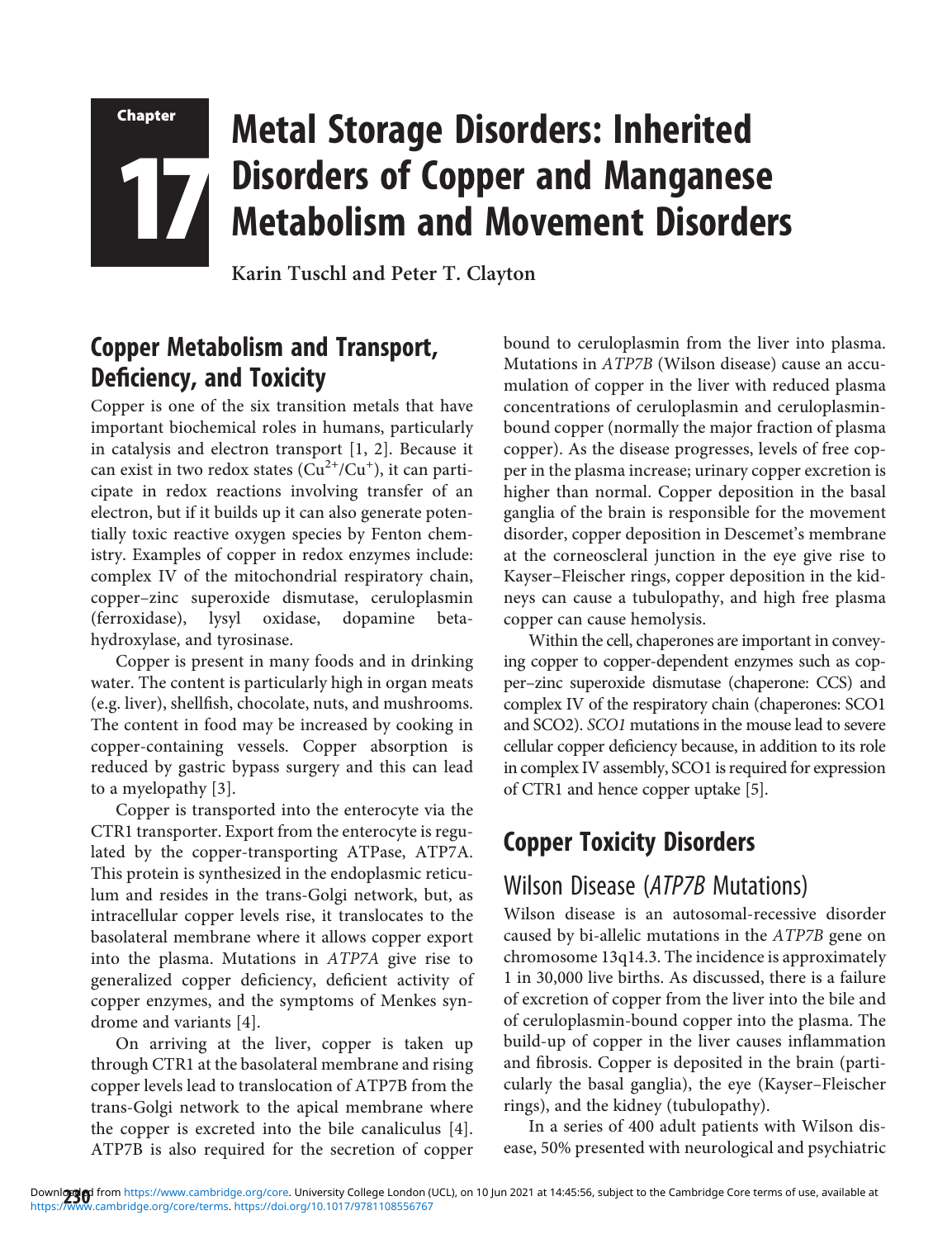symptoms, 20% with neurological and hepatic symptoms, and 20% with purely hepatic symptoms [6].

In patients with neurological presentations, movement disorders are prominent. Dysarthria (speech difficulty) and dysgraphia are particularly characteristic. Major movement disorders include dystonia, rigidity, tremor, and choreiform movements.

Dystonia is common, present in about two-thirds of patients, and can be focal, multifocal, or generalized as the disease progresses. Focal forms of dystonia include blepharospasm, cervical dystonia, or risus sardonicus. With orofacial dystonia or oropharyngeal dyskinesia, patients may develop dysphonia, dysarthria, or dysphagia. Parkinsonism and ataxia are also found in Wilson disease although they are rarely an isolated clinical feature and are typically accompanied by other neurological deficits. Chorea is more common in children and adolescents with Wilson disease.

In patients with psychiatric presentations, common features include changes in personality (irritability, anger, poor self-control), depression, and anxiety. Frank psychosis can occur.

Ninety-five percent of patients with neurological signs have Kayser–Fleischer rings. Slit lamp examination may be required to visualize the golden/greenishbrown pigmentation in the early stages. It starts as a superior crescent and progresses inferiorly to become circumferential.

T2-weighted and fluid-attenuated inversion recovery MRI images typically show changes in the striatum but abnormalities can be present in other brain regions (Figure 17.1). In one recent series the incidence of



Figure 17.1 Representative cranial MRI findings in patients with Wilson disease having neurological manifestation in axial section. (a) Basal ganglia T2 hyperintensity (putamen, 85.3%; caudate, 67.6%; globus pallidus, 61.8% of patients). (b) Thalamus (58.8% of patients) and corpus striatum T2 hyperintensity. (c) Midbrain T2 hyperintensity (61.8% of patients). (d) Pontine T2 hyperintensity (61.8% of patients). (e) Frontoparietal subcortical white matter (23.5% of patients) and cortical (26.5% of patients) T2 hyperintensity. (f) Cortical atrophy in T1 sequence (20.5% of patients). From: Ranjan A, Kalita J, Kumar S et al. A study of MRI changes in Wilson disease and its correlation with clinical features and outcome. Clin Neurol Neurosurg 2015;138:31–6. Reproduced with permission.

Downloaded from [https://www.cambridge.org/core.](https://www.cambridge.org/core) University College London (UCL), on 10 Jun 2021 at 14:45:56, subject to the Cambridge Core terms of use, availabl $231\,$ [https://www.cambridge.org/core/terms.](https://www.cambridge.org/core/terms) <https://doi.org/10.1017/9781108556767>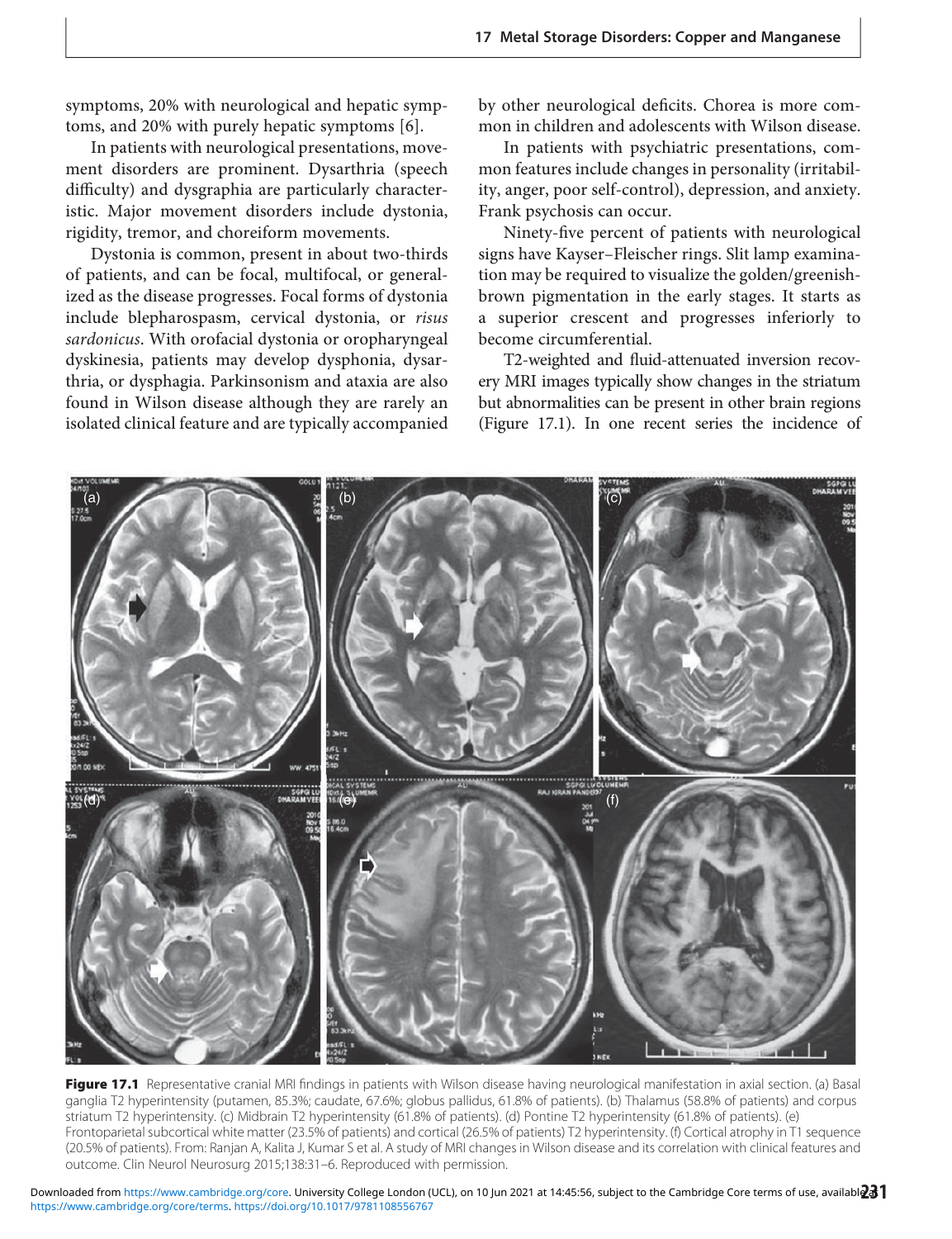Table 17.1 Diagnostic biochemical measurements in Wilson disease

|                                                   | Wilson disease | <b>Normal</b> |
|---------------------------------------------------|----------------|---------------|
| Serum ceruloplasmin<br>(mq/L)                     | $0 - 200$      | $200 - 400$   |
| Serum copper (µmol/L)                             | < 11           | $11 - 24$     |
| Urinary copper<br>$(\mu \text{mol}/24 \text{ h})$ | >16            | $<$ 0.6       |
| Liver copper (µg/g dry<br>weight)                 | >250           | $<$ 50        |

abnormalities (percentage of patients) was: putamen, 85.3%; caudate, 67.6%; brainstem and globus pallidus, 61.8% each; thalamus, 58.8%; cerebral cortex, 26.5%; subcortical white matter, 23.5%; and cerebellum, 5.9% [7]. Both hyperintense and hypointense signals can be seen. Choreoathetosis correlated with thalamic, pallidal, and putaminal lesions; mini mental state examination, with subcortical white matter changes. MRI load correlated with age, tremor, psychiatric disorder, choreoathetosis, and severity of Wilson disease [7].

Laboratory investigations usually show abnormalities of liver function tests (even with a pure neurological presentation) although the levels of transaminases tend to be lower than other causes of chronic hepatitis (e.g. autoimmune). Clotting times may be prolonged. Plasma copper and ceruloplasmin are low; urinary excretion of copper is elevated (Table 17.1).

A liver biopsy shows chronic inflammation with fibrosis, with increased staining for copperassociated protein. The liver copper content is increased (Table 17.1).

Many different mutations in the ATP7B gene have been described (>500). Most patients are compound heterozygotes. R778L is a common mutation in Asian patients whereas H1069Q is a common mutation in Europeans. R778L causes complete loss of function of the copper ATPase; homozygotes present early with hepatic disease. H1069Q mutations are associated with some residual activity and homozygotes present with neurological disease at around 21 years of age [4].

The treatment options for Wilson disease include drugs that chelate copper and increase its excretion, and zinc. Zinc induces metallothionein synthesis in the intestinal epithelium and the metallothionein binds copper in the villus cells (preferentially over zinc). This reduces copper absorption and increases losses into the feces as the villus cells are shed into the intestinal lumen.

Treatment of neurological Wilson disease presents a major challenge. It may save the patient's life but make their movement disorder significantly worse and in 34% of cases where neurological deterioration occurs, it is irreversible. A recent study confirmed that worsening of neurological symptoms can occur in 35% of patients treated with D-penicillamine ( $n =$ 35) and 19% of patients treated with zinc sulphate  $(n = 21)$ , a difference that was not statistically significant [8, 9]. On the other hand, a study in 2006 by Brewer et al. showed that neurological deterioration on treatment occurred in 27% of patients treated with trientine ( $n = 23$ ) but in only 4% of patients treated with ammonium tetrathiomolybdate  $(n = 25)$ , a difference that was significant at the  $p < 0.05$  level [10]. Bis-choline tetrathiomolybdate is currently in a Stage III clinical trial [\(ClinicalTrials.gov\)](http://ClinicalTrials.gov).

Hepatic Wilson disease may require treatment of acute liver failure or end-stage chronic liver disease by liver transplantation. Liver transplantation for neurological Wilson disease remains controversial; there is a wide spectrum of outcomes post liver transplant – some with neurological recovery and others with continued disability and an overall increased mortality [11].

#### MEDNIK Syndrome

MEDNIK syndrome is an autosomal-recessive disorder caused by bi-allelic mutations in AP1S1, which encodes a protein that is needed for translocation of ATP7A and ATP7B from the trans-Golgi network to the cell membrane and other organelles. Plasma copper and ceruloplasmin concentrations are reduced but liver copper is elevated. The clinical features are those constituted in the acronym MEDNIK: "Mental retardation, Enteropathy, Deafness, peripheral Neuropathy, Ichthyosis, and Keratoderma" plus brain atrophy and cholestatic hepatopathy. Although brain atrophy is the most common finding on MRI, three patients have been described with symmetrical T2 hyperintensity of the basal ganglia, mainly affecting the caudate and putamen. However, a specific movement disorder has not been described. The disorder responds to treatment with zinc acetate [12, 13].

## Copper Deficiency Disordes

## Menkes Disease, Occipital Horn Syndrome, X-Linked Distal Hereditary Motor Neuropathy (ATP7A Mutations)

The ATP7A gene is on the X-chromosome, so mutations give rise to X-linked disorders. Menkes disease is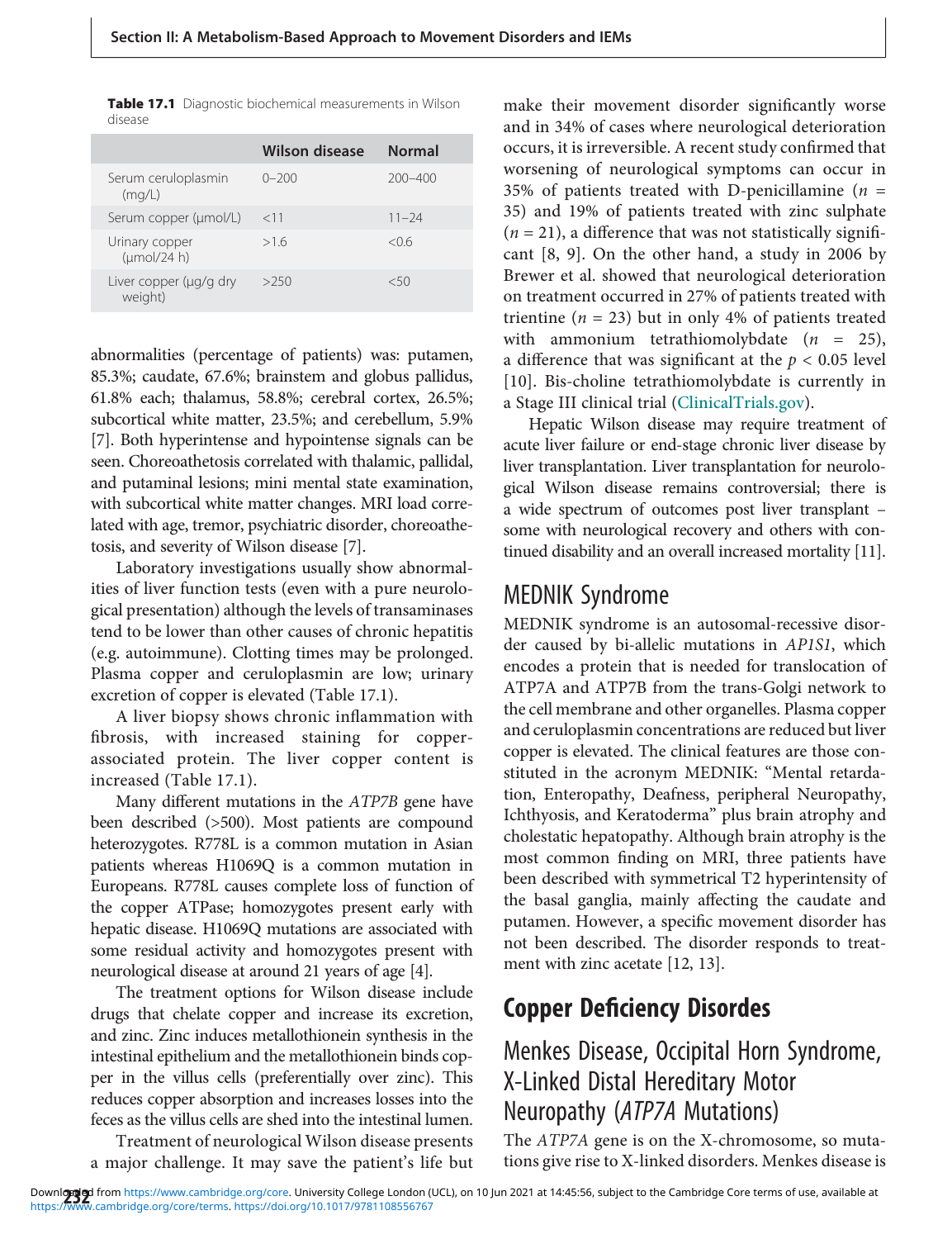the most severe form; the milder forms are the occipital horn syndrome and X-linked distal hereditary motor neuropathy [4].

Many of the manifestations of Menkes syndrome can be understood in terms of the effect of copper deficiency on copper-dependent enzymes (see below). The reduced activity of complex IV of the respiratory chain, copper–zinc dismutase, and ceruloplasmin probably contribute to neurological disease; the reduced cross-linking of elastin and of collagen by lysyl oxidase contribute to cutis laxa, tortuosity of the arteries, and bladder and bowel diverticulae; the reduced activity of dopamine beta-hydroxylase impairs synthesis of adrenaline and noradrenaline and contributes to hypothermia and orthostatic hypotension; and the reduced activity of tyrosinase contributes to pallor of skin and hair.

Menkes disease occurs with an incidence of approximately 1 in 250,000 live births and is a progressive neurodegenerative disorder. Major neurological signs are hypotonia progressing to hypertonia and epilepsy.

Infants with Menkes syndrome may be born prematurely and some exhibit a large cephalhematoma and/or skin laxity. The hair breaks easily. Hypothermia can be a problem in the neonatal period. By 1–2 months, hypotonia is apparent as is the characteristic appearance with sagging cheeks and loose skin over the neck. Examination of the hair under the microscope reveals the characteristic pili torti. Feeding difficulties, chronic diarrhea, and failure to thrive are common problems although linear growth is usually preserved. Seizures tend to start at about 2 months. Many seizure types have been described, including infantile spasms with hypsarrhythmia on EEG. During the first year of life hypotonia is replaced by hypertonia, and a delay in achieving motor milestones becomes increasingly apparent. In one series from China, all patients were reported to have dystonia [14]. Urinary-tract infections are common and may be difficult to treat because of bladder diverticulae; chest infections are also common. Umbilical and inguinal hernias occur frequently as does pectus excavatum. In the past, most patients died before the age of 3 years of infections or vascular complications, although with good care, especially attention to feeding, better survival could be achieved.

Skeletal X-rays often show osteopenia and Wormian bones in the skull. MRI shows cerebral atrophy, ventriculomegaly, and cerebellar atrophy at first imaging in the majority of patients, and focal lesions in the basal ganglia also occur early in the course of the disease, between 2 months and 16 months of age [15]. These lesions are typically asymmetrical and involve the caudate and anterior putamen; they are hyperintense on T2-weighted images. Subdural collections are seen in under one-fifth of scans.

Serum copper is <11 μg/dL and ceruloplasmin <200 mg/L but low values like this can be seen in the first few months of life in normal (and especially premature) infants. The abnormalities of catecholamines and their metabolites provide better diagnostic markers in young infants. Examples of useful diagnostic parameters are the ratios in plasma of dopamine to noradrenaline or of dihydroxyphenylacetic acid to dihydroxyphenylglycol or the ratio of homovanillic acid (HVA) to vanillylmandelic acid (VMA) in the urine [16]. The latter has been proposed as a test that could be used for neonatal screening; early diagnosis is important for treatment to be successful.

Treatment with parenteral copper, usually in the form of copper histidine, can improve neurological outcomes. However, some patients show no significant improvement despite early treatment initiation  $[17]$ .

The occipital horn syndrome is a milder form of Menkes syndrome seen in about 10% of cases. The connective-tissue abnormalities are similar to those seen in Menkes but development is much less affected. Exostoses are palpable at the sites of some muscle insertions; the occipital horn is at the site of insertion of the paraspinal muscles. Skin and joint laxity are common problems as are the bladder diverticulae. Chronic diarrhea and orthostatic hypotension are probably both consequences of dysautonomia, particularly impaired synthesis of adrenaline and noradrenaline.

The mildest phenotype caused by ATP7A mutations is X-linked distal hereditary motor neuropathy. Affected individuals present in late childhood/adult life with weakness associated with distal muscular atrophy.

All three phenotypes of ATP7A deficiency show an X-linked mode of inheritance but approximately onethird of patients have a new mutation. The mutations producing Menkes disease vary considerably from chromosomal abnormalities (principally X-autosome translocations) through intragenic deletions involving more than one exon to single base-pair changes. These mutations are predicted to lead to a non-functional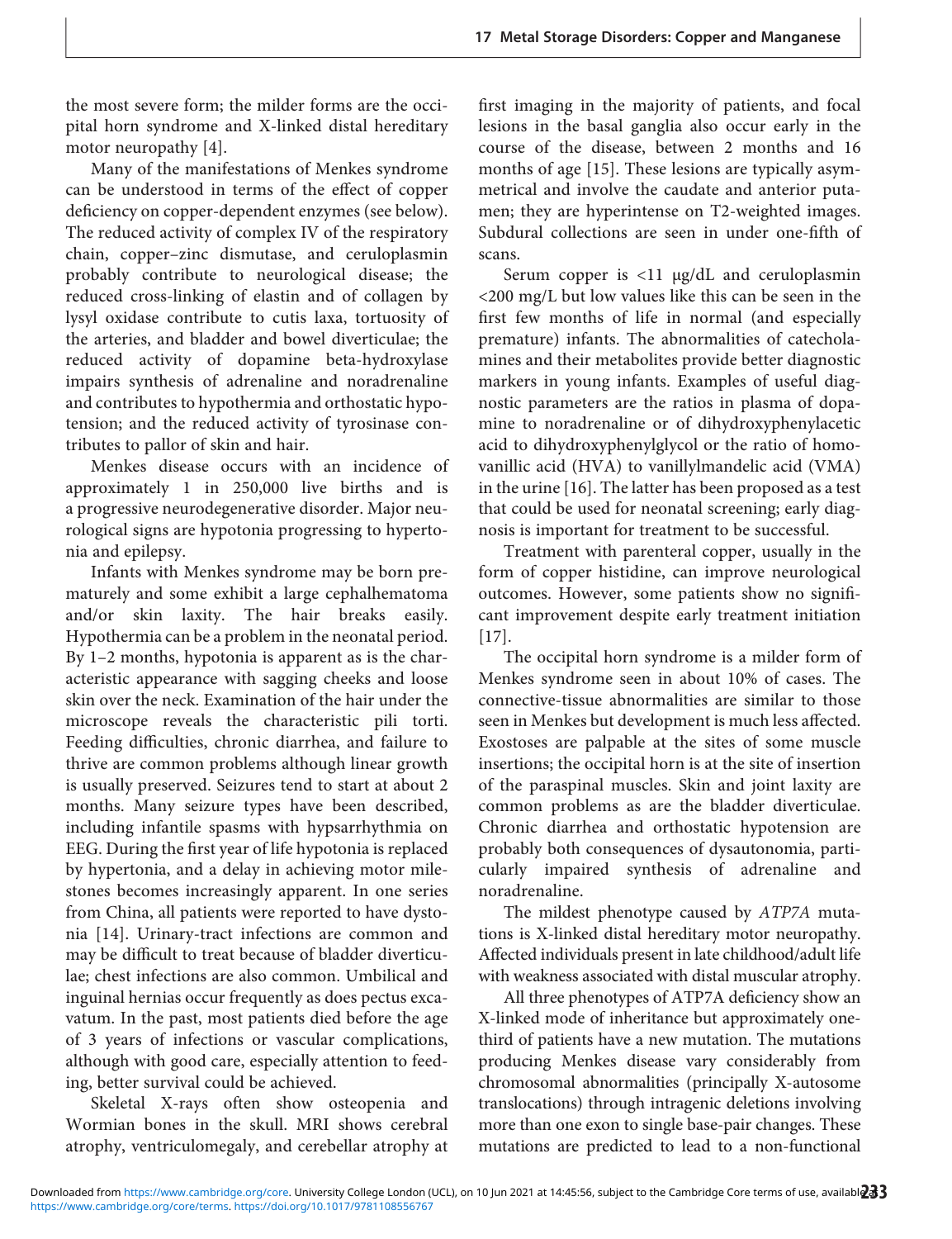protein. In contrast, the occipital horn syndrome is usually caused by splice site mutations that permit small amounts of ATP7A protein to be produced and X-linked distal hereditary motor neuropathy is caused by a small number of missense mutations with even higher residual ATP7A activity [4].

## Disorders of Specific Copper-Dependent Enzymes or Chaperones

#### Aceruloplasminemia

Aceruloplasminemia is an autosomal-recessive disorder caused by bi-allelic mutations in the CP gene encoding the copper-dependent enzyme ceruloplasmin [18]. Ceruloplasmin is undetectable in plasma. Patients have an accumulation of iron in the liver, islets of Langerhans, and brain. They present in adulthood with neurological symptoms (chorea, ataxia, dystonia, parkinsonism, and psychiatric disorders), retinal degeneration, and diabetes mellitus. Ceruloplasmin is a ferroxidase enzyme that converts ferrous iron  $(Fe^{2+})$  into ferric iron  $(Fe^{3+})$ . It is believed to also be important in the conversion of  $Mn^{2+}$ to  $Mn^{3+}$  (see below). Patients have low serum iron (mostly transferrin-bound  $Fe<sup>3+</sup>$ ), high serum ferritin (produced from excess cellular  $Fe^{2+}$ ), and low serum copper. Hepatic iron is increased.

Aceruloplasminemia is normally classified as one of the neurodegeneration with brain iron accumulation (NBIA) group and is discussed in Chapter 16.

Treatment with iron chelation and fresh frozen plasma may be useful to reduce the iron load in the central nervous system and to improve the neurological symptoms [19].

## Deficiency of the Copper Chaperone for Superoxide Dismutase

The copper chaperone for superoxide dismutase (CCS) acts as a copper chaperone, delivering the metal to the copper–zinc superoxide dismutase (SOD1) enzyme. One patient with Huppke–Brendel syndrome and a homozygous truncating mutation in the SLC33A1 gene, who was reported as having congenital cataracts, hearing loss, and neurodegeneration (see the next section), also had a variant of unknown significance in CCS [20]. The patient with the CCS variant had additional symptoms not present in the other patients with SLC33A1 mutations, including neonatal hypotonia, hypoglycemia, and a pericardial effusion. At age 18 months, he had rapid developmental regression and epilepsy with persistent bilateral thalamic lesions on brain MRI. The activity of SOD1 was reduced in the fibroblasts.

## Deficiency of Copper–Zinc Superoxide Dismutase

Mutations in SOD1 encoding the copper–zinc superoxide dismutase enzyme cause amyotrophic lateral sclerosis (motor neuron disease) [21]. This suggests that a reduced activity of this enzyme caused by copper deficiency may contribute to the motor neuropathy of X-linked distal motor neuropathy.

## Deficiency of the Cytochrome C Oxidase Assembly Protein SCO1

SCO1 is a copper chaperone involved in the assembly of complex IV of the mitochondrial respiratory chain and also plays a role in copper homeostasis. Bi-allelic mutations cause neonatal-onset hepatic failure and encephalopathy (with or without hypertrophic cardiomyopathy), with profound lactic acidosis and reduced activity of complex IV in the liver and muscle [22]. Affected infants are profoundly hypotonic. A patient who survived to 4 months initially had very poor truncal tone with increased peripheral tone but progressed to dystonic posturing [23].

## Deficiency of the Cytochrome C Oxidase Assembly Protein SCO2

SCO2 is a paralogue of SCO1 and it also participates in the assembly of complex IV of the mitochondrial respiratory chain and in copper homeostasis. Biallelic mutations in SCO2 cause neonatal encephalocardiomyopathy [24, 25]. Profound hypotonia and dystonia may be apparent. Recently, it has been shown that bi-allelic mutations in SCO2 can also cause an axonal polyneuropathy with predominantly motor involvement [26]. Affected individuals have evidence of cellular copper deficiency.

## Dopamine Beta-Hydroxylase

Bi-allelic mutations in DBH cause the isolated failure of autonomic noradrenergic neurotransmission because a defect in the beta-hydroxylation of dopamine in peripheral nerves leads to a failure of synthesis of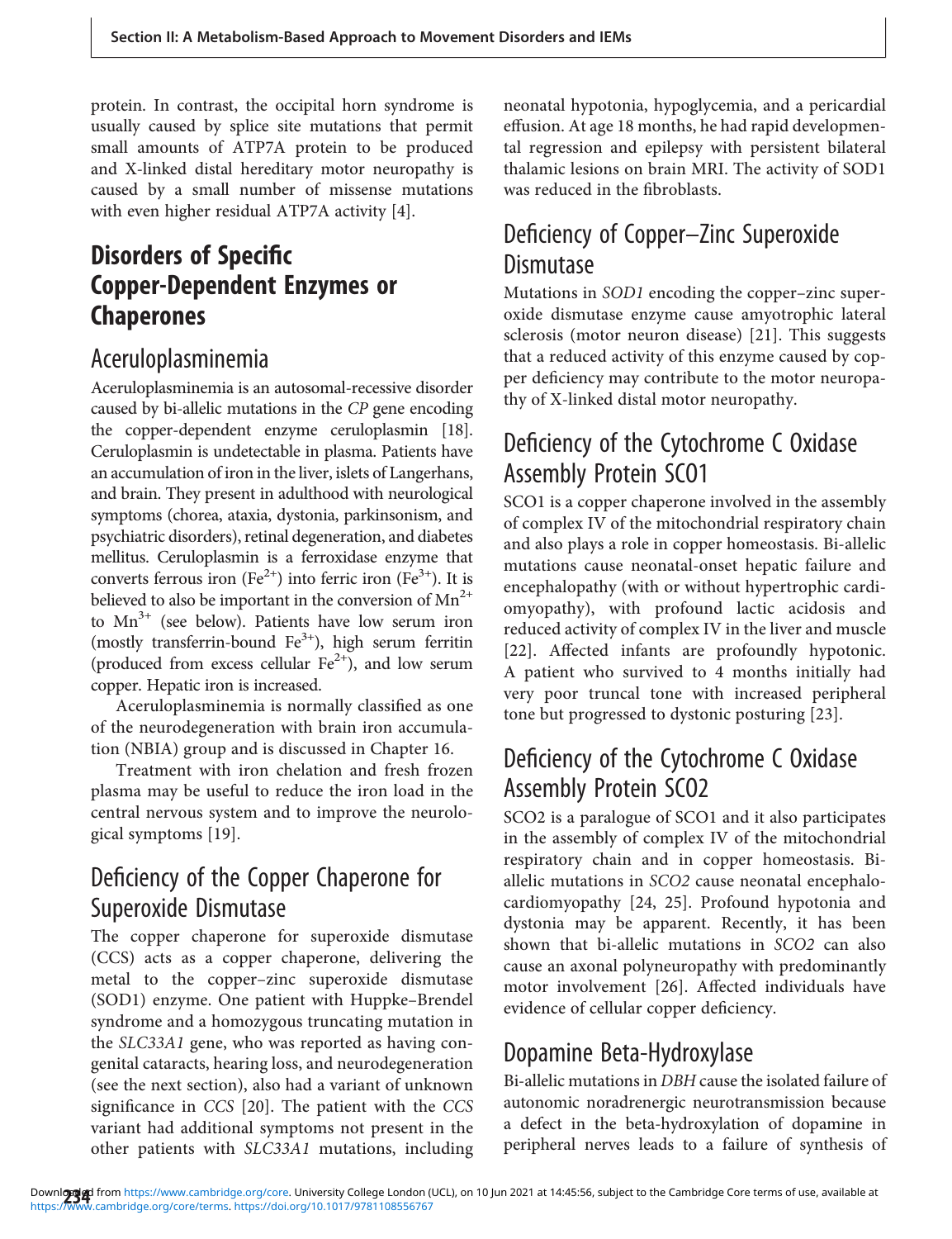adrenaline and noradrenaline [27]. The main symptom is orthostatic hypotension. Hypothermia and hypoglycemia can occur in infancy. In two patients with lifelong orthostatic hypotension due to DBH deficiency, the oral administration of DL-dihydroxyphenylserine led to remarkable improvement [28].

## Lysyl Oxidase

Heterozygous mutations in the LOL gene encoding lysyl oxidase cause autosomal-dominant familial thoracic aortic aneurysms [29].

## Tyrosinase

Bi-allelic mutations in the TYR gene encoding tyrosinase cause autosomal-recessive oculocutaneous albinism [30]. Tyrosinase catalyzes the first two steps, and at least one subsequent step, in the conversion of tyrosine to melanin.

## Disorders with Secondary Effects on Copper Levels

## SLC33A1 Mutations/AT1 Deficiency/ Huppke–Brendel Syndrome, and Autosomal-Dominant Hereditary Spastic Paraplegia 42

Mutations in SLC33A1 lead to a deficiency of the acetyl-coenzyme A (CoA) transporter AT1 that is required for entry of acetyl-CoA into the lumen of the Golgi apparatus where it participates in many acetylation reactions involving proteins and their glycans. The impaired synthesis and/or secretion of ceruloplasmin leads to low serum copper and ceruloplasmin. There is no evidence of copper deficiency or copper toxicity.

Homozygous mutations in SLC33A1 have been reported in children with autosomal-recessive congenital cataracts, hearing loss, and neurodegeneration (Huppke–Brendel syndrome) [31]. Heterozygous mutations in SLC33A1 have been described in autosomaldominant hereditary spastic paraplegia type 42 [32].

## Manganese Metabolism and Transport, Toxicity and Deficiency

Manganese is another of the six transition metals essential for human metabolism. It participates in

group transfer reactions such as phosphorylation and glycosylation. Deficiency can lead to defective glycosylation of serum proteins such as transferrin. It can exist in a number of oxidation states;  $Mn^{2+}$  and  $Mn^{3+}$  are important in the body and their interconversion can facilitate redox reactions including manganese superoxide dismutase, the important mitochondrial scavenger of reactive oxygen species. Other enzymes for which manganese is a cofactor are involved in amino acid metabolism (e.g. arginase), lipid and carbohydrate metabolism, immune function, bone and connective-tissue growth, and blood clotting [33, 34].

Manganese is present in water supplies and in many foods. Foods particularly rich in manganese include cloves, saffron, nuts, mussels, dark chocolate, sesame, and sunflower seeds [35].

Uptake of manganese  $(Mn^{2+})$  into cells can be facilitated by a number of transporters including SLC39A8 and SLC39A14, divalent metal transporter 1 (DMT1; SLC11A2), dopamine transporter (DAT), and citrate transporters [2, 36]. Iron competes with manganese for uptake by DMT1 and also at several other stages of manganese metabolism (e.g. binding to transferrin). This explains why increasing oral iron uptake can be used in the treatment of hypermanganesemia [37, 38]. Uptake by SLC39A8 probably also contributes to the uptake of manganese from the gut and the uptake of manganese into the cells that need it; hence, SLC39A8 deficiency leads to low plasma manganese levels and signs of cellular manganese deficiency, e.g. impaired glycosylation of transferrin [39– 41]. On the other hand, the uptake of manganese into the liver, facilitated by SLC39A14, appears to be important in facilitating the biliary excretion of manganese; SLC39A14 deficiency is a cause of hypermanganesemia and deposition of manganese in the brain [42].

After uptake of  $Mn^{2+}$  from the gut, it is oxidized in the blood by ceruloplasmin to  $Mn^{3+}$ , which is then bound to transferrin, the major manganesebinding protein. Uptake of transferrin-bound  $Mn^{3+}$ occurs when it binds to the transferrin receptor and is internalized in an endocytotic vesicle (receptormediated endocytosis). In the endosome,  $Mn^{3+}$  is reduced to  $Mn^{2+}$  and uptake into the cytoplasm probably occurs mainly via DMT1 [36]. Stable tissue concentrations of manganese are maintained by tight homeostatic control of intestinal absorption and biliary excretion. When blood levels of manganese are elevated manganese may be deposited in the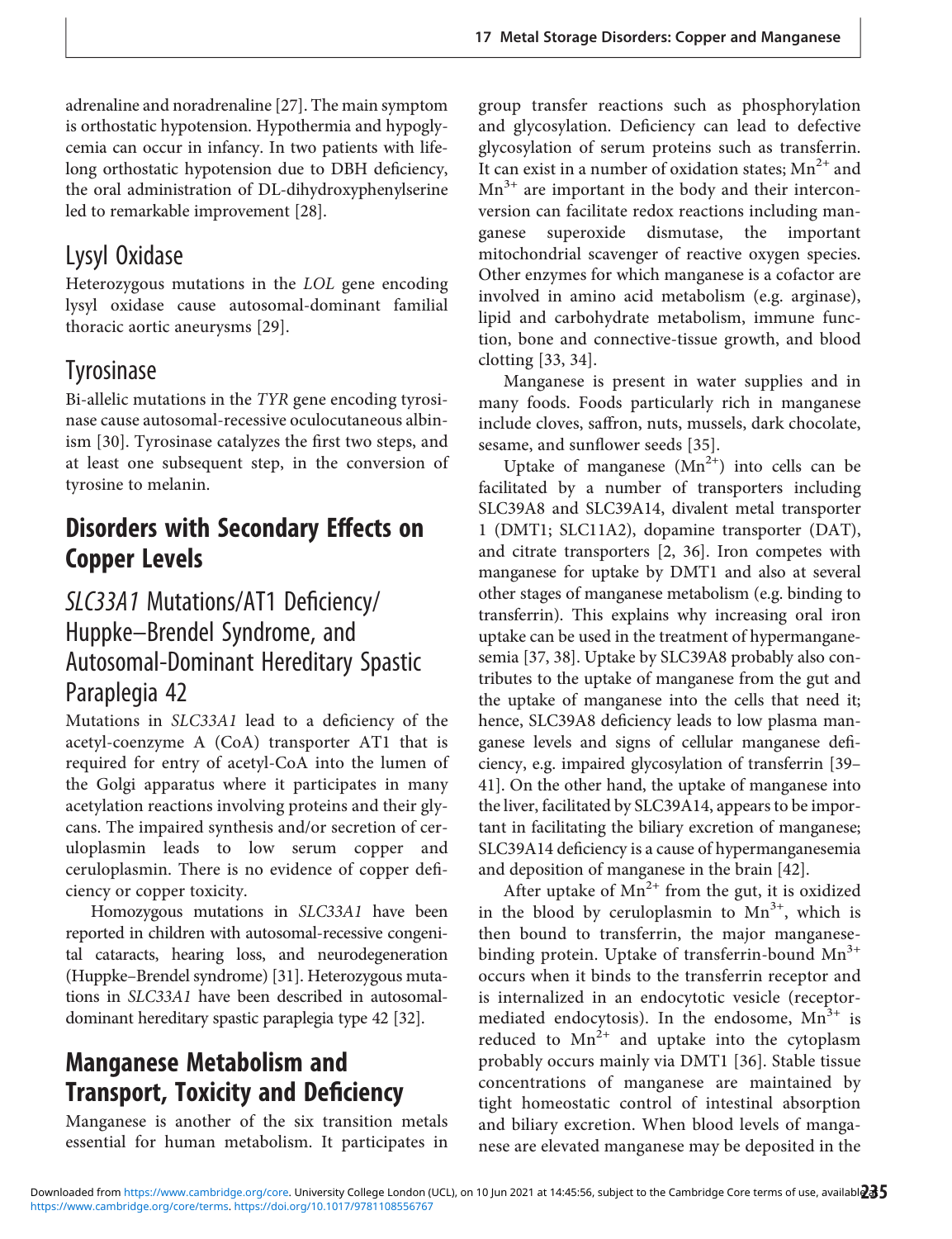brain, particularly in the basal ganglia. Affected areas of the brain can be visualized as they produce a hyperintense signal on T1-weighted MRI [42]. Brain manganese accumulation leads to a condition known as manganism, an extrapyramidal movement disorder characterized by dystonia, bradykinesia, and rigidity, accompanied by psychiatric and cognitive defects [42].

Manganese neurotoxicity has been attributed to impaired dopaminergic, glutamatergic, and GABAergic neurotransmission, mitochondrial dysfunction, oxidative stress, and neuroinflammation. While excessive levels of copper and iron can lead to the generation of reactive oxygen species by Fenton chemistry, manganese might increase reactive oxygen species production indirectly. Feeding rats a high manganese diet leads to an increase in markers of oxidative stress as well as a shift in the ratio  $Fe^{2+}/Fe^{3+}$  in the brain [43]. This suggests that the change in  $Fe^{2+}/Fe^{3+}$  might favor iron-induced production of reactive oxygen species.

## Disorders Leading to Manganese Accumulation in the Brain

#### Manganese Poisoning

High levels of manganese in the blood can occur due to a high manganese intake, which is particularly likely if the mechanisms restricting entry through the gut are by-passed. Examples include parenteral nutrition, intravenous abuse of drugs contaminated with manganese, working in mines and battery factories, and welding [42].

## Acquired Hepatocerebral Syndrome/ Acquired Hepatocerebral Degeneration

In patients with chronic liver disease (particularly cirrhosis), manganese excretion is impaired and blood manganese rises with the deposition of manganese in the basal ganglia and subsequent motor impairment. Clinical characteristics include movement disorders, mainly parkinsonism and ataxia-plus syndrome, as well as cognitive impairment with psychiatric features. Neuroimaging studies of acquired hepatocerebral degeneration (AHD) with parkinsonism show hyperintensity in the bilateral globus pallidus on T1 weighted magnetic resonance images, consistent with manganese accumulation. Ataxia-plus syndrome in AHD may demonstrate high-signal lesions in the

middle cerebellar peduncles on T2-weighted images [44]. Iron deficiency is common in patients showing brain MRI abnormalities compatible with manganese deposits in thr basal ganglia. This observation suggests that iron deficiency could be an important risk factor for manganese-induced neurotoxicity and should, therefore, be carefully considered and treated [45].

## Dystonia–Parkinsonism, Hypermanganesemia, Polycythemia, and Chronic Liver Disease (SLC30A10 Deficiency)

In 2012, it was shown that an autosomal-recessive syndrome of dystonia–parkinsonism, hypermanganesemia, polycythemia, and chronic liver disease was caused by bi-allelic mutations in SLC30A10 [37, 38, 46]. By 2017, 22 affected families had been described and it is now clear that the disease can present with liver disease, a movement disorder, or a combination of the two [47, 48].

The movement disorder can present as early as the second year or as late as the sixth decade of life. Difficulty with walking is a common early symptom. Extrapyramidal signs are variable, from severe dysdiadochokinesis but sparing of face and tongue (Video 17.1) and pure four-limb dystonia with a cockwalk, i.e. high-stepping, gait (Video 17.2), to typical parkinsonism with bradykinesia, cogwheel rigidity, hypomimia, and dysarthria [49]. One patient has spastic paraparesis without dystonia and two siblings have hypotonia with sensorimotor axonal neuropathy [38, 46]. The rate of progression of the movement disorder can be slow in adults but quite rapid in patients presenting in the second year of life.

MRI of the brain shows areas of hyperintensity on T1-weighted images consistent with increased levels of manganese. These are particularly seen in the globus pallidus, putamen, and subthalamic region (but sparing the thalamus), in the brainstem (but sparing the lower pons), and in the dentate nucleus and cerebellar white matter. In some, but not all, patients there is also hyperintensity of the cortical white matter and anterior pituitary (Figure 17.2).

MRI of the liver also shows hyperintenstiy on T1 weighted images consistent with raised manganese levels; this is not seen in SLC39A14 deficiency [42].

Clinical evidence of liver disease may be apparent, ranging from mild hepatomegaly to hepatic failure in early adulthood. Liver function tests show raised transaminases in most cases.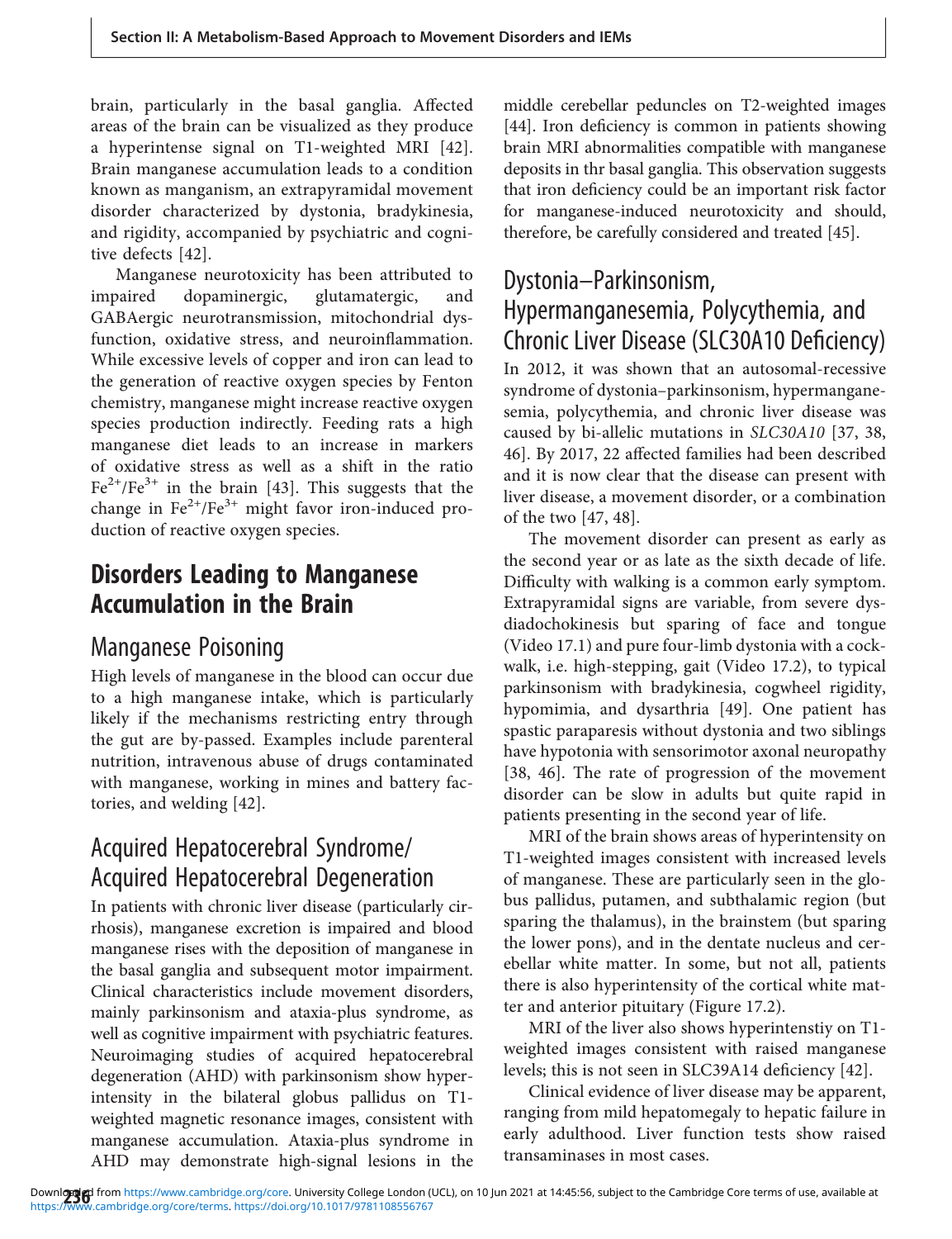

Figure 17.2 MRI brain appearances in SLC30A10 deficiency: T1-weighted MRI shows abnormally high signal on (a) transaxial images from the white matter, putamen, and globus pallidus bilaterally; and (b) on sagittal images from the anterior pituitary and white matter, particularly the corpus callosum, midbrain, dorsal pons, and medulla. (c) Transaxial T2-weighted images show abnormally low signal from the globus pallidus in the same distribution as the regions of highest signal on the T1-weighted images. From: Tuschl K, Clayton PT, Gospe SM Jr et al. Syndrome of hepatic cirrhosis, dystonia, polycythemia, and hypermanganesemia caused by mutations in SLC30A10, a manganese transporter in man. Am J Hum Genet. 2012; 90:457–66.

Other laboratory investigations usually show polycythemia, although in a patient with severe liver disease and gastrointestinal bleeding this may be masked. Whole blood manganese is usually >2000 nM (normal  $<$ 320 nM).

The first successful treatment was achieved by the chelation of manganese with intravenous disodium calcium edetate together with an iron supplement to reduce manganese absorption. Chelation treatment led to the improvement of neurological symptoms, the halt of liver disease progression, the normalization of hemoglobin levels, and the reduction of manganese blood levels [37, 38, 46].

More recently, treatment using 2,3-dimercaptosuccinic acid as a manganese chelating agent showed satisfactory results with improvement of biochemical markers, hepatic manifestations, and relative amelioration of the neurological symptoms [47].

## Infantile/Early-Childhood-Onset Dystonia with Hypermanganesemia (SLC39A14 Deficiency)

In 2016, patients with infantile/early-childhood-onset parkinsonism–dystonia with hypermanganesemia and MRI indicating increased manganese in the basal ganglia were shown to have bi-allelic mutations in SLC39A14 [42]. To date, 29 cases from 11 families have been described [50, 51]. Individuals with SLC39A14 deficiency do not have liver disease or polycythemia.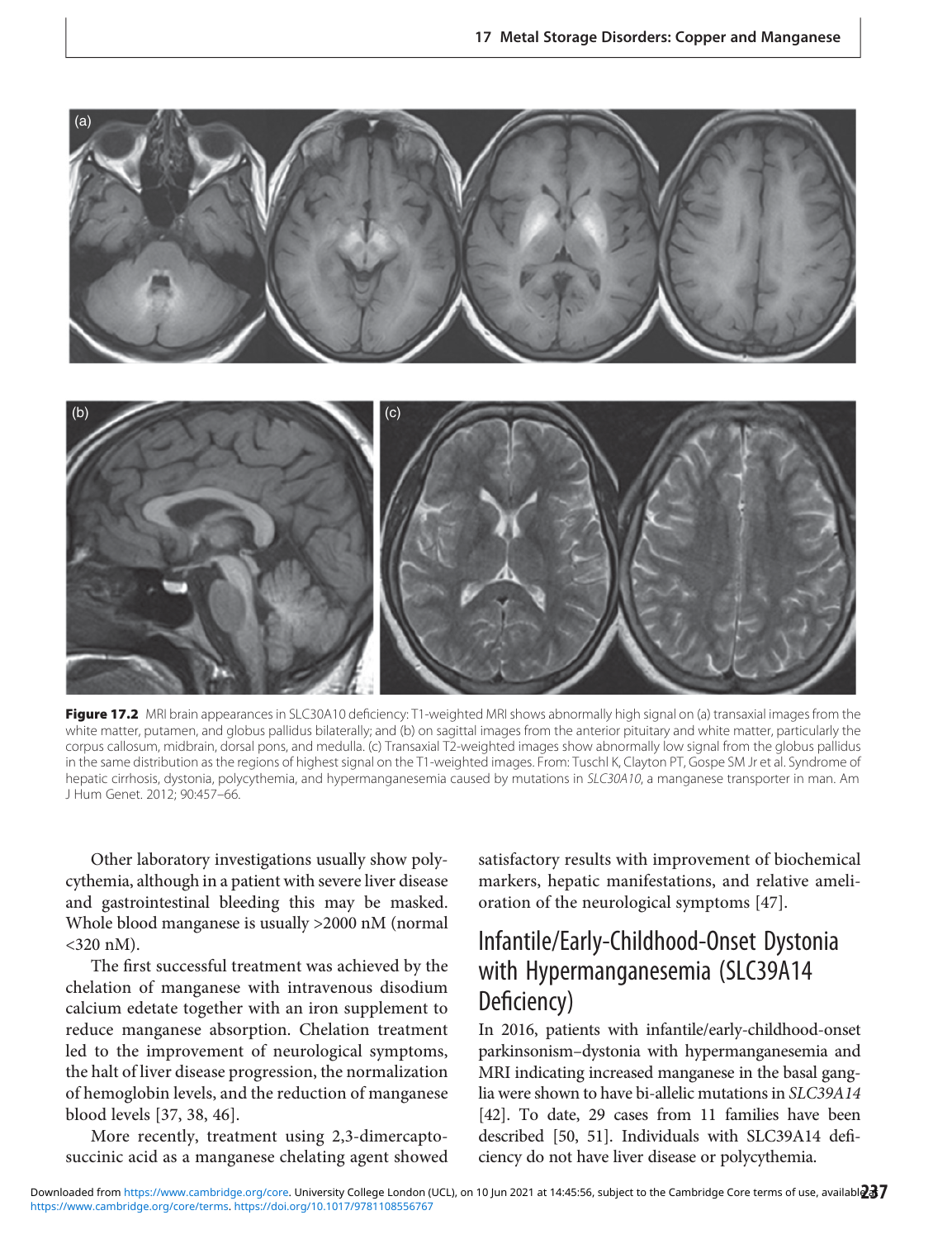

Figure 17.3 MRI brain appearances in SLC39A14 deficiency. Generalized T1 hyperintensity of (a) the white matter, including the dorsal pons and cerebellum, and the pituitary gland, on sagittal images; and (b) the cerebral white matter, globus pallidus, and striatum, on transaxial images, can be observed. (c) Hypointensity of the globus pallidus is also evident on T2-weighted imaging. From: Tuschl K, Meyer E, Valdivia LE et al Mutations in SLC39A14 disrupt manganese homeostasis and cause childhood-onset parkinsonism-dystonia. Nat Commun. 2016 May 27;7:11601

The median age of onset of the dystonia is younger than for SLC30A10 deficiency. Patients typically present between 5 months and 3 years with delayed walking or gait disturbance. Examination in the early course of the disease shows principally hypotonia. Later, examination reveals dystonia, spasticity, dysarthria, bulbar dysfunction, and parkinsonian features (bradykinesia, tremor, and hypomimia). It is a progressive disorder leading, by the age of 10 years, to generalized severe drug-resistant dystonia, limb deformities, scoliosis, and loss of independent walking. Patients may even die before the age of 10 years from complications (e.g. chest infection) [42].

MRI of the brain shows hyperintense areas on T1-weighted images, consistent with increased manganese levels. The areas principally affected are the globus pallidus and striatum with sparing of the thalamus; the T2-weighted images of these areas show hypointensity. In addition, the white matter T1 intensity is increased in the white matter. including the cerebellum, spinal cord, and dorsal pons (with sparing of the ventral pons) (Figure 17.3) [42].

Laboratory investigations show a markedly elevated whole blood manganese level (usually >1000 nM; reference range <320 nM).

Sequencing of SLC39A14 in patients with infantile/early childhood-onset dystonia with hypermanganesemia has revealed missense mutations, nonsense mutations, and frameshift mutations, causing premature termination of translation.

Attempts to treat SLC39A14 deficiency with chelation therapy have met with some success [42]. A 5-year old girl was treated with intravenous disodium calcium edetate (20 mg/kg per dose) twice daily for 5 days a month (similar to the regimen that had been successful in SLC30A10 deficiency). After 6 months of treatment, the neurological signs had improved and the child had regained the ability to walk independently (Videos 17.3 and 17.4). In contrast, the attempted treatment of a 17 year-old girl with advanced disease was not successful. Prior to the start of treatment, she had severe generalized dystonia with prominent oromandibular involvement, contractures, and scoliosis. On treatment, her disease continued to progress with worsening tremor and stiffness. It is likely that, to be effective, chelation treatment for SLC39A14 deficiency will need to be started early in the course of the disease [42].

Other approaches to treatment include decreasing dietary manganese intake (using a manganese-depleted synthetic formula) and symptomatic treatment of dystonia such as oral trihexyphenidyl, botulinum toxin injections, and tendon-lengthening surgery [51].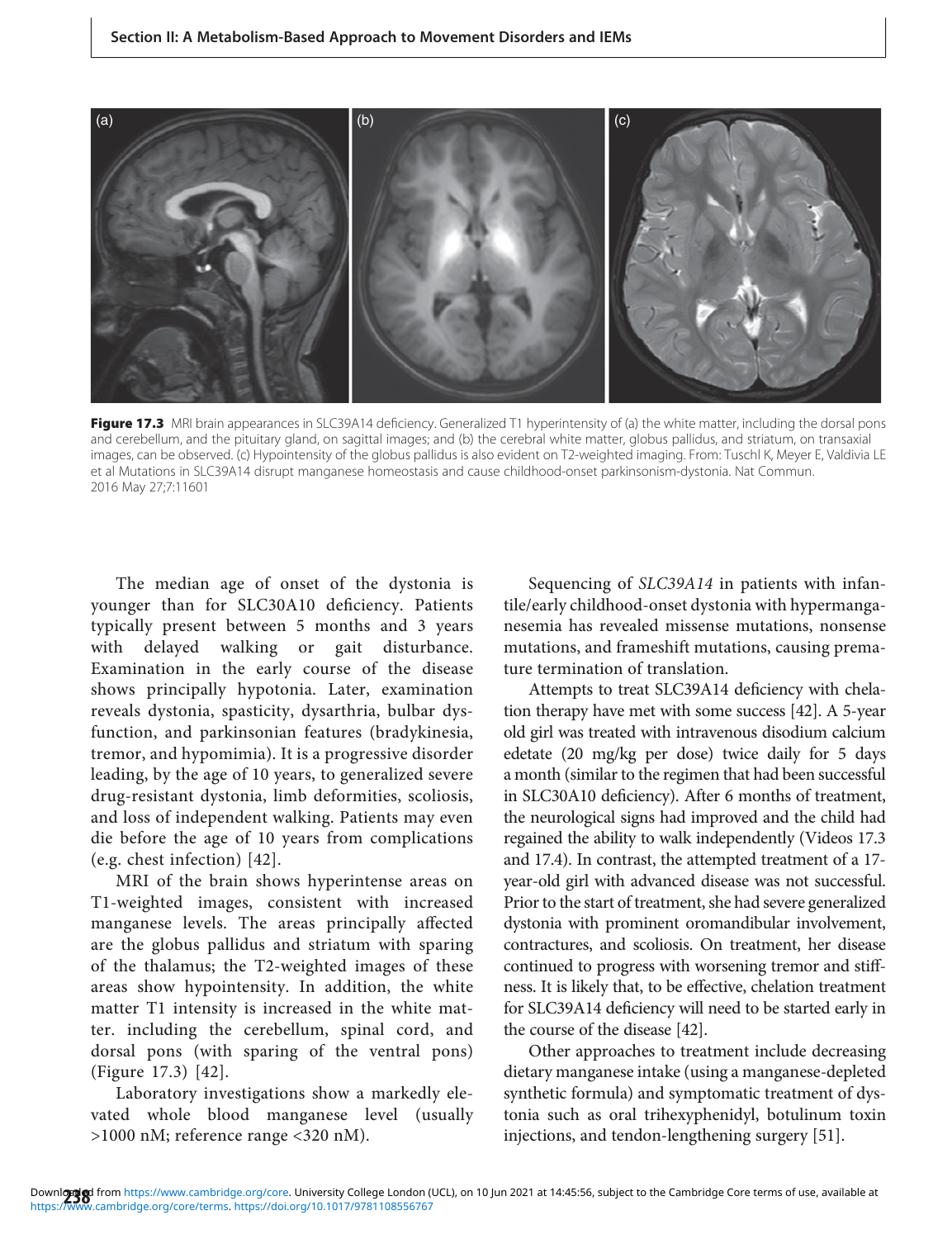## Disorders Leading to Manganese **Deficiency**

## SLC39A8 Deficiency

Two papers published simultaneously in 2015 described the effects of SLC39A8 mutations [39, 40]. Six patients from the Hutterite community and an Egyptian sibling pair presented with developmental delay/intellectual disability, hypotonia, strabismus, and variable short stature. MRI scans showed cerebellar atrophy. Concentrations of manganese and zinc were variably reduced in plasma and increased in urine [39]. They all had a homozygous mutation (p. Gly38Arg) in SLC39A8. A further affected individual presented with cranial asymmetry, disproportionate (short-limbed) dwarfism, severe infantile spasms with hypsarrhythmia, hearing loss, and severe developmental delay. The blood manganese was below the limit of detection. The patient's plasma showed an abnormal transferrin glycosylation profile (type II pattern); this was consistent with the reduced activity of a manganese-dependent enzyme required for N-glycosylation – beta-1,4-galactosyltransferase [40]. The transferrin glycosylation profile improved with galactose treatment.

In 2017, two further patients with mutations in SLC39A8 (homozygous p.Cys113Ser) were described [41]. They presented with features suggestive of Leigh syndrome: profound developmental delay, dystonia, seizures, and failure with to thrive, with basal ganglia T2 hyperintensities and elevated cerebrospinal fluid lactate (in one). This sibling was shown to have reduced activities of complexes II/III and IV in liver. However, the second sibling also had a type II abnormal transferrin pattern and blood and urine manganese levels were undetectably low. Interestingly, the brain imaging findings in both siblings were opposite to those seen in the disorders in which manganese accumulates (SLC30A10 and SLC39A14 deficiencies); the basal ganglia were hypointense on T1-weighted images and hyperintense on T2. The abnormal transferrin pattern was attributed to the reduced beta-1,4 galactosyltransferase activity, and the mitochondrial damage to a build-up of reactive oxygen species as a result of the reduced activity of manganesedependent superoxide dismutase [41].

Treatment with high-dose manganese sulphate (15–20 mg/kg per day) led to a marked improvement in blood manganese, and transferrin glycosylation in

two patients. In a child whose treatment was started at 8 months, previously intractable seizures came under control and there was an improvement in hearing, vision, and motor function (reduction in hyperextension, improved head control, and progress in motor milestones). Infantile spasms were fully controlled. In a 19-year-old woman with global psychomotor disability, seizures, strabismus, scoliosis, and cerebellar atrophy on MRI, motor function improved. Previously observed repetitive movements of the head were observed less frequently and she became able to perform the finger-to-nose test, indicating reduced ataxia. Muscle strength improved and she became able to sit without support [52]. Interestingly, a missense variant in SLC39A8 was recently found to be associated with severe idiopathic scoliosis [53].

## Disorders of Other Manganese **Transporters**

## ATP13A2 Mutations (Kufor–Rakeb Syndrome)

ATP13A2 encodes a lysosomal transporter for divalent transition metals required to maintain intracellular manganese homeostasis [54]. Bi-allelic mutations cause two phenotypes. The first type is the autosomalrecessive Kufor–Rakeb syndrome, which presents in childhood with atypical parkinsonism, supranuclear gaze palsy, spasticity, and dementia [55]. MRI indicates the features of iron accumulation in the basal ganglia in some (so it is classified as one of the NBIA disorders, see Chapter 16). The second phenotype is spastic paraplegia type 78, a paraplegia plus disorder. Onset of spastic quadriplegia with bilateral pes cavus in the second decade is associated with other neurological abnormalities such as cognitive decline, ataxia, nystagmus, ophthalmoplegia, and axonal sensory and motor neuropathy. One patient has shown progressive parkinsonism but others have had no signs of basal ganglia dysfunction. MRI shows cerebral atrophy and changes in the basal ganglia, and dopamine transport scintigraphy may show marked depletion of dopamine transporter density in the putamen, even in the absence of extrapyramidal symptoms [56].

## ATP13A1 Mutations

ATP13A1 encodes a transporter in the membrane of the endoplasmic reticulum. The yeast homolog was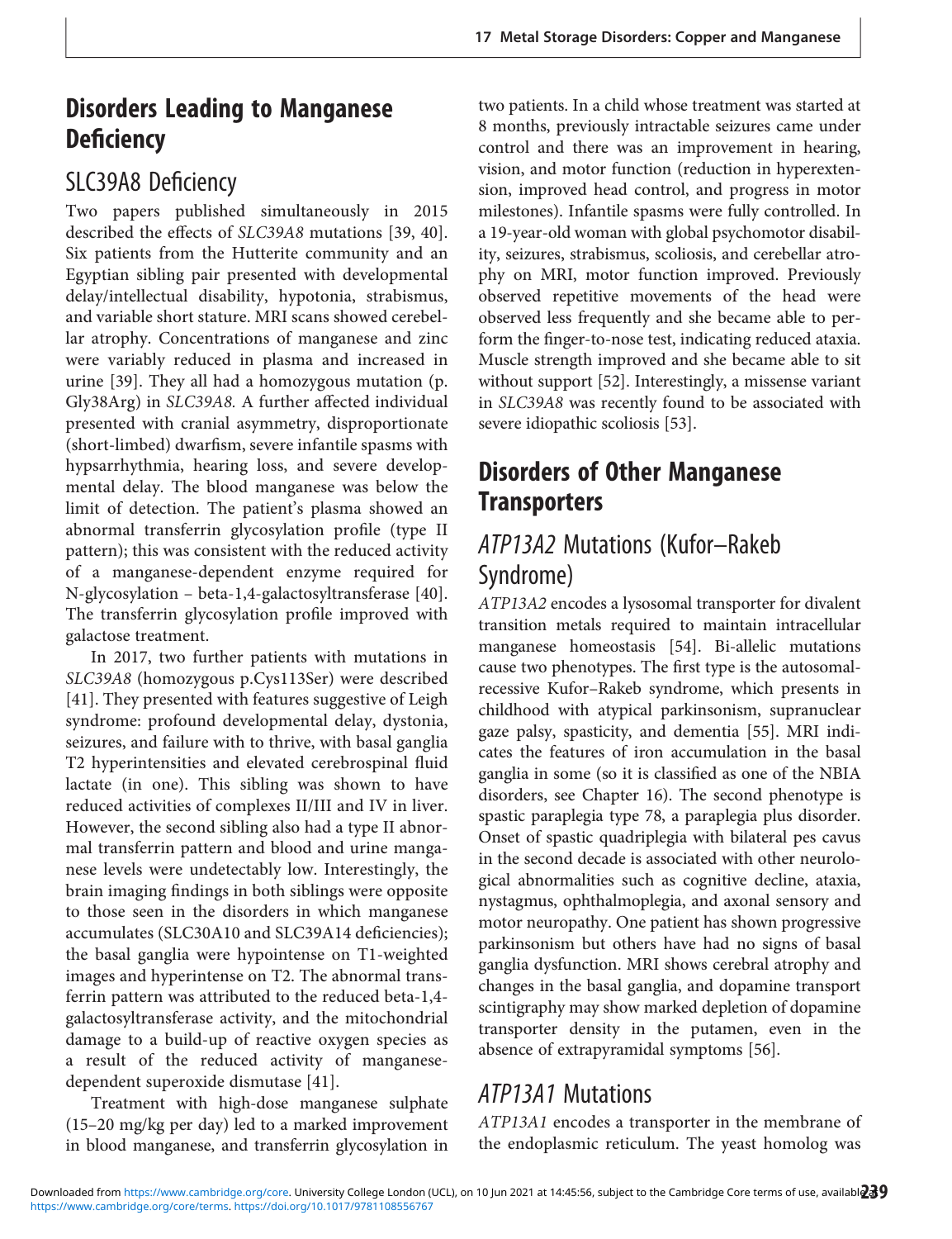shown to regulate manganese transport into the endoplasmic reticulum [57]. In a study of a cohort of individuals with intellectual disability, mutations in this gene have been reported in children with, in addition to intellectual disability, dysmorphic features (downslanting palpebral fissures, prominent nose, hyperplasia of the maxilla, abnormal finger nails), attention hyperactivity disorder, and recurrent respiratory infections [58].

## Disorders of Individual Manganese-Dependent Enzymes

## Deficiency of Manganese Superoxide Dismutase (SOD2)

In mice, homozygous mutations of Sod2 lead to premature death within the first 10 days of life with a dilated cardiomyopathy, accumulation of lipid in liver and skeletal muscle, and metabolic acidosis [59]. The role of SOD2 in clinical disease remains under intense study [60].

## Arginase Deficiency

Arginase deficiency is a urea cycle defect, causing high plasma arginine and episodic hyperammonemia. Untreated individuals develop spastic diplegia or tetraplegia, plateauing of cognitive development, epilepsy, and the subsequent loss of developmental milestones. Plasma arginine was normal in a severely affected infant with SLC39A8 deficiency [40].

## Glutamine Synthase Deficiency

Glutamine synthase deficiency leads to low plasma glutamine, chronic hyperammonemia, epileptic encephalopathy, diarrhea, an erythematous skin rash, and multi-organ failure. Plasma glutamine was normal in a severely affected infant with SLC39A8 deficiency [40].

## Prolidase Deficiency

Homozygous mutations in PEPD cause skin lesions (including skin ulcers and telangiectasias), recurrent infections, dysmorphic facial features, variable intellectual disability, and hepatomegaly. Biochemically, it is characterized by massive urinary excretion of imidodipeptides; this has not been reported in SLC39A8 deficiency.

## Pyruvate Carboxylase Deficiency

Pyruvate carboxylase (PC) deficiency is characterized by failure to thrive, developmental delay, recurrent seizures, and lactic acidosis. However, infants with type B PC deficiency ("French phenotype") also present with neonatal-onset hypothermia, hypotonia, lethargy, convulsions, vomiting, and hepatomegaly. Bizarre ocular eye movements and especially rigidity and hypokinesia (hypokinetic–rigid syndrome) are important hallmarks and may suggest PC deficiency when associated with severe lactic acidosis [61].

## Glycosyl Transferases

Glycosyl transferases are known to be manganesecontaining enzymes. Hence, it is not surprising that manganese deficiency leads to defects in glycosylation [47]. The galactosyl transferase whose compromised activity is thought to give rise to the abnormal transferrin pattern in SLC39A8 deficiency is encoded by B4GALT1. Mutations in this gene cause congenital disorder of glycosylation type IId – described in a boy, born of non-consanguineous parents, who presented with macrocephaly due to Dandy–Walker malformation, hypotonia, coagulopathy, myopathy with elevated creatine kinase, mild developmental delay, motor retardation, and an abnormal serum transferrin pattern by isoelectric focusing [62].

#### Key Points and Clinical Pearls

- Copper and manganese perform essential roles in the basal ganglia and elsewhere in the nervous system.
- Neurological disease (particularly movement disorders) can result from deficiency or excess of copper/manganese.
- Maintenance of optimal levels of copper and manganese in the nervous system requires whole-body as well as local homeostatic mechanisms. Liver uptake and excretion are particularly important in preventing high levels in the blood and, as a result, in the brain
- Wilson disease can present with neurological disease, or liver disease or both. Kayser– Fleischer rings are an important clinical sign indicating that a movement disorder is due to Wilson disease. Low plasma copper and ceruloplasmin and increased urinary copper excretion provide confirmation.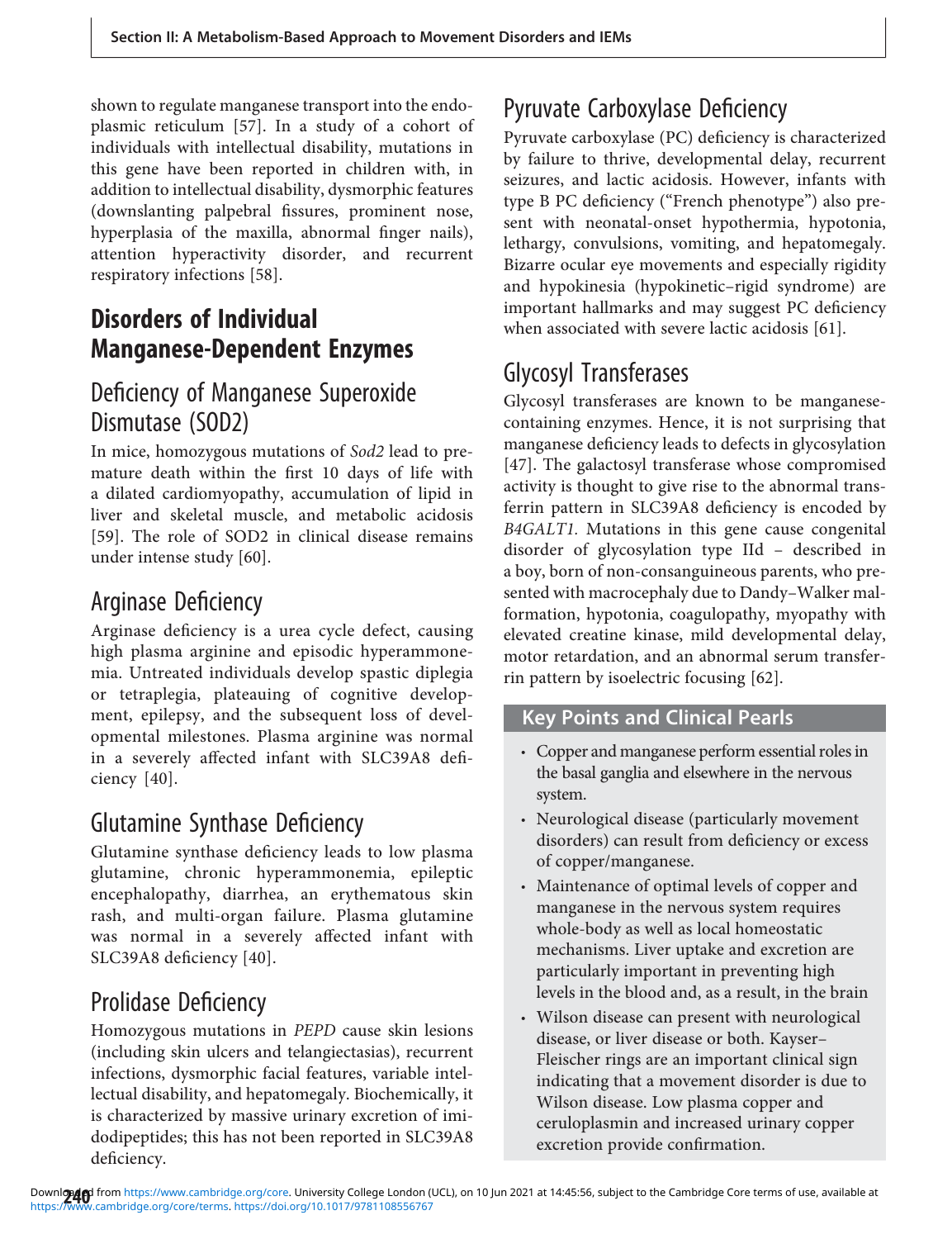- Movement disorders caused by manganese toxicity produce characteristic MRI images with high intensity of the basal ganglia (and other brain areas) on T1-weighted images – raised blood manganese provides confirmation.
- Deficiency of copper/managnese can be treated with supplements of the metal and toxicity due to high levels can be treated with chelators.

#### Directions for Future Research

- Better understanding of the basic science of how levels of copper and manganese are controlled in different organs and subcellular organelles.
- Improved early detection; therapies are most effective if started early.
- Improvement in therapy for Wilson disease: avoidance of the risk of neurological deterioration.
- Improvement in therapy for the disorders causing high levels of manganese in the brain, e.g. orally active chelation agents.

#### References

- 1. Metzler DE. Transition metals in catalysis and electron transport. In Metzler DE, Metzler CM, editors. Biochemistry: The Chemical Reactions of Living Cells, 2nd edn. San Diego, CA: Harcourt/Academic Press; 2003, vol. 1, ch. 16.
- 2. Clayton PT. Inherited disorders of transition metal metabolism: An update. J Inherit Metab Dis. 2017;40  $(4):519-9.$
- 3. King D, Siau K, Senthil L, Kane KF, Cooper SC. Copper deficiency myelopathy after upper gastrointestinal surgery. Nutr Clin Pract. 2018;33(4):515–9.
- 4. van Hasselt PM, Clayton PT, Houwen RHJ. Disorders of the transport of copper, iron, magnesium, manganese, selenium and zinc. In Saudubray J-M, Baumgartner MR, Walter J, editors. Inborn Metabolic Diseases. Berlin: Springer; 2016, pp. 531–50.
- 5. Hlynialuk CJ, Ling B, Baker ZN, et al. The mitochondrial metallochaperone SCO1 is required to sustain expression of the high-affinity copper transporter CTR1 and preserve copper homeostasis. Cell Rep. 2015;10(6):933–43.
- 6. Dening TR, Berrios GE. Wilson's disease: Clinical groups in 400 cases. Acta Neurol Scand. 1989;80  $(6):527-34.$
- 7. Ranjan A, Kalita J, Kumar S, Bhoi SK, Misra UK. A study of MRI changes in Wilson disease and its correlation with clinical features and outcome. Clin Neurol Neurosurg. 2015;138:31–6.
- 8. Czlonkowska A, Litwin T, Karlinski M, et al. D-penicillamine versus zinc sulfate as first-line therapy for Wilson's disease. Eur J Neurol. 2014;21(4):599–606.
- 9. Litwin T, Dziezyc K, Karlinski M, Chabik G, Czepiel W, Czlonkowska A. Early neurological worsening in patients with Wilson's disease. J Neurol Sci. 2015; 355 (1-2): 162–7.
- 10. Brewer GJ, Askari F, Lorincz MT, et al. Treatment of Wilson disease with ammonium tetrathiomolybdate: IV. Comparison of tetrathiomolybdate and trientine in a double-blind study of treatment of the neurologic presentation of Wilson disease. Arch Neurol. 2006;63  $(4):521-7.$
- 11. Ahmad A, Torrazza-Perez E, Schilsky ML. Liver transplantation for Wilson disease. Handb Clin Neurol. 2017;142:193–204.
- 12. Martinelli D, Travaglini L, Drouin CA, et al. MEDNIK syndrome: A novel defect of copper metabolism treatable by zinc acetate therapy. Brain. 2013;136(Pt 3):872–81.
- 13. Martinelli D, Dionisi-Vici C. AP1S1 defect causing MEDNIK syndrome: A new adaptinopathy associated with defective copper metabolism. Ann N Y Acad Sci. 2014;1314:55–63.
- 14. Cao B, Yang X, Chen Y, et al. Identification of novel ATP7A mutations and prenatal diagnosis in Chinese patients with Menkes disease. Metab Brain Dis. 2017;32(4):1123–31.
- 15. Manara R, Rocco MC, D'Agata L, et al. Neuroimaging changes in Menkes disease: Part 2. AJNR Am J Neuroradiol. 2017;38(10):1858–65.
- 16. Lee T, Yagi M, Kusunoki N, et al. Standard values for the urine HVA/VMA ratio in neonates as a screen for Menkes disease. Brain Dev. 2015;37(1):114–9.
- 17. Kaler SG. ATP7A-related copper transport disorders. GeneReviews®. 2003;May 9 (updated Aug 18, 2016).
- 18. Miyajima H, Hosoi Y. Aceruloplasminemia. GeneReviews®. 2003;Aug 12 (updated Sep 27, 2018).
- 19. Poli L, Alberici A, Buzzi P, et al. Is aceruloplasminemia treatable? Combining iron chelation and fresh-frozen plasma treatment. Neurol Sci. 2017;38(2):357–60.
- 20. Huppke P, Brendel C, Korenke GC, et al. Molecular and biochemical characterization of a unique mutation in CCS, the human copper chaperone to superoxide dismutase. Hum Mutat. 2012;33(8):1207–15.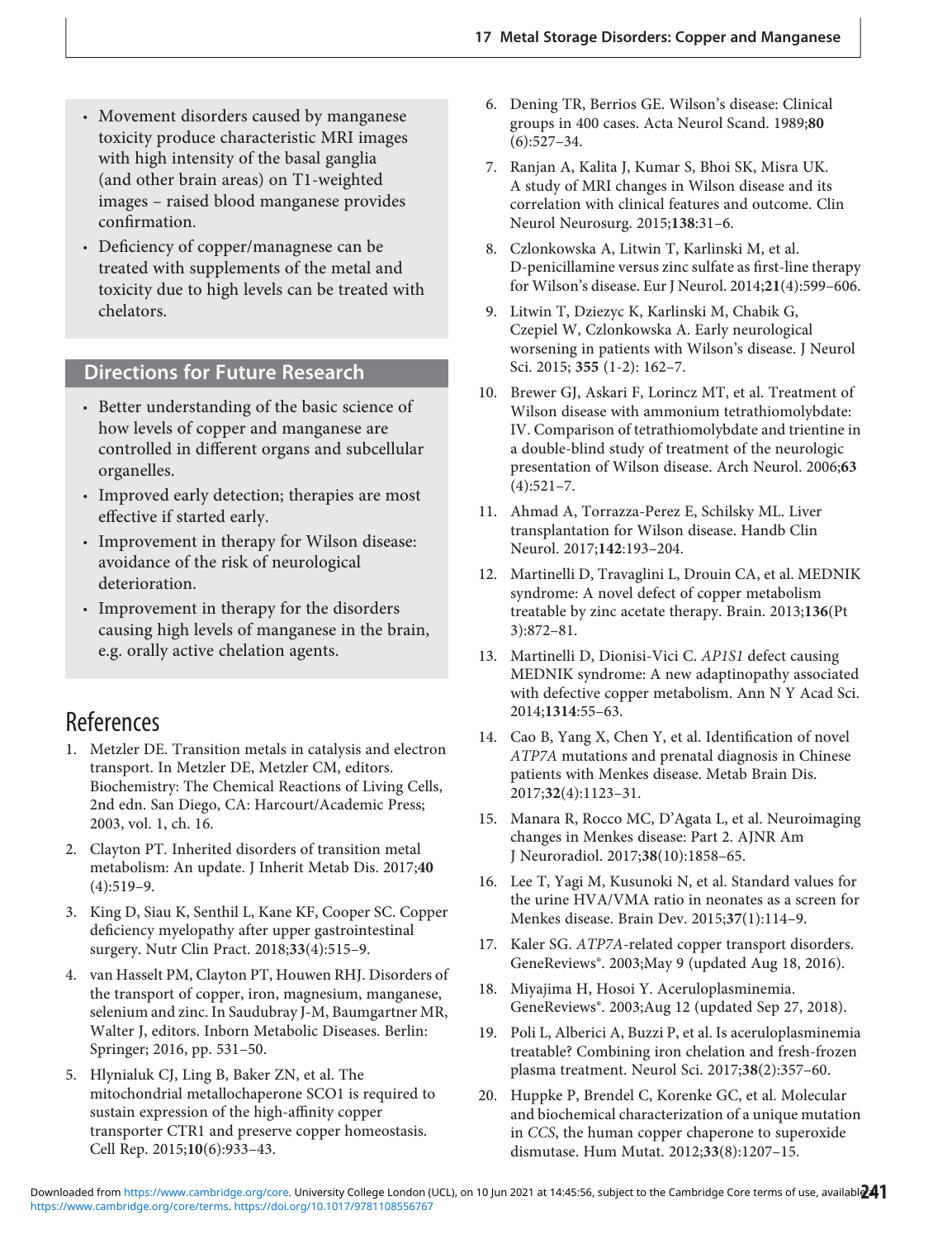- 21. Rosen DR, Siddique T, Patterson D, et al. Mutations in Cu/Zn superoxide dismutase gene are associated with familial amyotrophic lateral sclerosis. Nature. 1993;362(6415):59–62. Published erratum: Nature. 1993;362(6435):362.
- 22. Valnot I, Osmond S, Gigarel N, et al. Mutations of the SCO1 gene in mitochondrial cytochrome c oxidase deficiency with neonatal-onset hepatic failure and encephalopathy. Am J Hum Genet. 2000;67(5):1104–9.
- 23. Leary SC, Antonicka H, Sasarman F, et al. Novel mutations in SCO1 as a cause of fatal infantile encephalopathy and lactic acidosis. Hum Mutat. 2013;34(10):1366–70.
- 24. Jaksch M, Ogilvie I, Yao J, et al. Mutations in SCO2 are associated with a distinct form of hypertrophic cardiomyopathy and cytochrome c oxidase deficiency. Hum Mol Genet. 2000;9(5):795–801.
- 25. Papadopoulou LC, Sue CM, Davidson MM, et al. Fatal infantile cardioencephalomyopathy with COX deficiency and mutations in SCO2, a COX assembly gene. Nat Genet. 1999;23(3):333–7.
- 26. Rebelo AP, Saade D, Pereira CV, et al. SCO2 mutations cause early-onset axonal Charcot–Marie–Tooth disease associated with cellular copper deficiency. Brain. 2018;141(3):662–72.
- 27. Robertson D, Haile V, Perry SE, et al. Dopamine beta-hydroxylase deficiency. A genetic disorder of cardiovascular regulation. Hypertension. 1991;18(1):1–8.
- 28. Biaggioni I, Robertson D. Endogenous restoration of noradrenaline by precursor therapy in dopamine-beta-hydroxylase deficiency. Lancet. 1987;2(8569):1170–2.
- 29. Guo DC, Regalado ES, Gong L, et al. LOX mutations predispose to thoracic aortic aneurysms and dissections. Circ Res. 2016;118(6):928–34.
- 30. Lewis RA. Oculocutaneous albinism type 1. GeneReviews®. 2000;Jan 19 (updated May 16, 2013).
- 31. Huppke P, Brendel C, Kalscheuer V, et al. Mutations in SLC33A1 cause a lethal autosomal-recessive disorder with congenital cataracts, hearing loss, and low serum copper and ceruloplasmin. Am J Hum Genet. 2012;90 (1):61–8. Published erratum: Am J Hum Genet. 2012;90(2):378.
- 32. Lin P, Li J, Liu Q, et al. A missense mutation in SLC33A1, which encodes the acetyl-CoA transporter, causes autosomal-dominant spastic paraplegia (SPG42). Am J Hum Genet. 2008;83(6):752–9.
- 33. Tuschl K, Mills PB, Clayton PT. Manganese and the brain. Int Rev Neurobiol. 2013;110:277–312.
- 34. Li L, Yang X. The essential element manganese, oxidative stress, and metabolic diseases: Links and

interactions. Oxid Med Cell Longev. 2018;2018:7580707.

- 35. Peres TV, Schettinger MR, Chen P, et al. Manganeseinduced neurotoxicity: A review of its behavioral consequences and neuroprotective strategies. BMC Pharmacol Toxicol. 2016;17(1):57.
- 36. Chen P, Chakraborty S, Mukhopadhyay S, et al. Manganese homeostasis in the nervous system. J Neurochem. 2015;134(4):601–10.
- 37. Tuschl K, Mills PB, Parsons H, et al. Hepatic cirrhosis, dystonia, polycythaemia and hypermanganesaemia: A new metabolic disorder. J Inherit Metab Dis. 2008;31 (2):151–63.
- 38. Tuschl K, Clayton PT, Gospe SM, Jr., et al. Syndrome of hepatic cirrhosis, dystonia, polycythemia, and hypermanganesemia caused by mutations in SLC30A10, a manganese transporter in man. Am J Hum Genet. 2012;90(3):457–66.
- 39. Boycott KM, Beaulieu CL, Kernohan KD, et al. Autosomal-recessive intellectual disability with cerebellar atrophy syndrome caused by mutation of the manganese and zinc transporter gene SLC39A8. Am J Hum Genet. 2015;97(6):886–93.
- 40. Park JH, Hogrebe M, Gruneberg M, et al. SLC39A8 deficiency: A disorder of manganese transport and glycosylation. Am J Hum Genet. 2015;97(6):894–903.
- 41. Riley LG, Cowley MJ, Gayevskiy V, et al. A SLC39A8 variant causes manganese deficiency, and glycosylation and mitochondrial disorders. J Inherit Metab Dis. 2017;40(2):261–9.
- 42. Tuschl K, Meyer E, Valdivia LE, et al. Mutations in SLC39A14 disrupt manganese homeostasis and cause childhood-onset parkinsonism–dystonia. Nat Commun. 2016;7:11601.
- 43. Fernsebner K, Zorn J, Kanawati B, Walker A, Michalke B. Manganese leads to an increase in markers of oxidative stress as well as to a shift in the ratio of Fe(II)/(III) in rat brain tissue. Metallomics. 2014;6 (4):921–31.
- 44. Shin HW, Park HK. Recent updates on acquired hepatocerebral degeneration. Tremor and Other Hyperkinet Movements (NY). 2017;7:463.
- 45. Herrero Hernandez E, Valentini MC, Discalzi G. T1 weighted hyperintensity in basal ganglia at brain magnetic resonance imaging: Are different pathologies sharing a common mechanism? Neurotoxicology. 2002;23(6):669–74.
- 46. Quadri M, Federico A, Zhao T, et al. Mutations in SLC30A10 cause parkinsonism and dystonia with hypermanganesemia, polycythemia, and chronic liver disease. Am J Hum Genet. 2012;90(3):467–77.
- 47. Zaki MS, Issa MY, Elbendary HM, et al. Hypermanganesemia with dystonia, polycythemia and